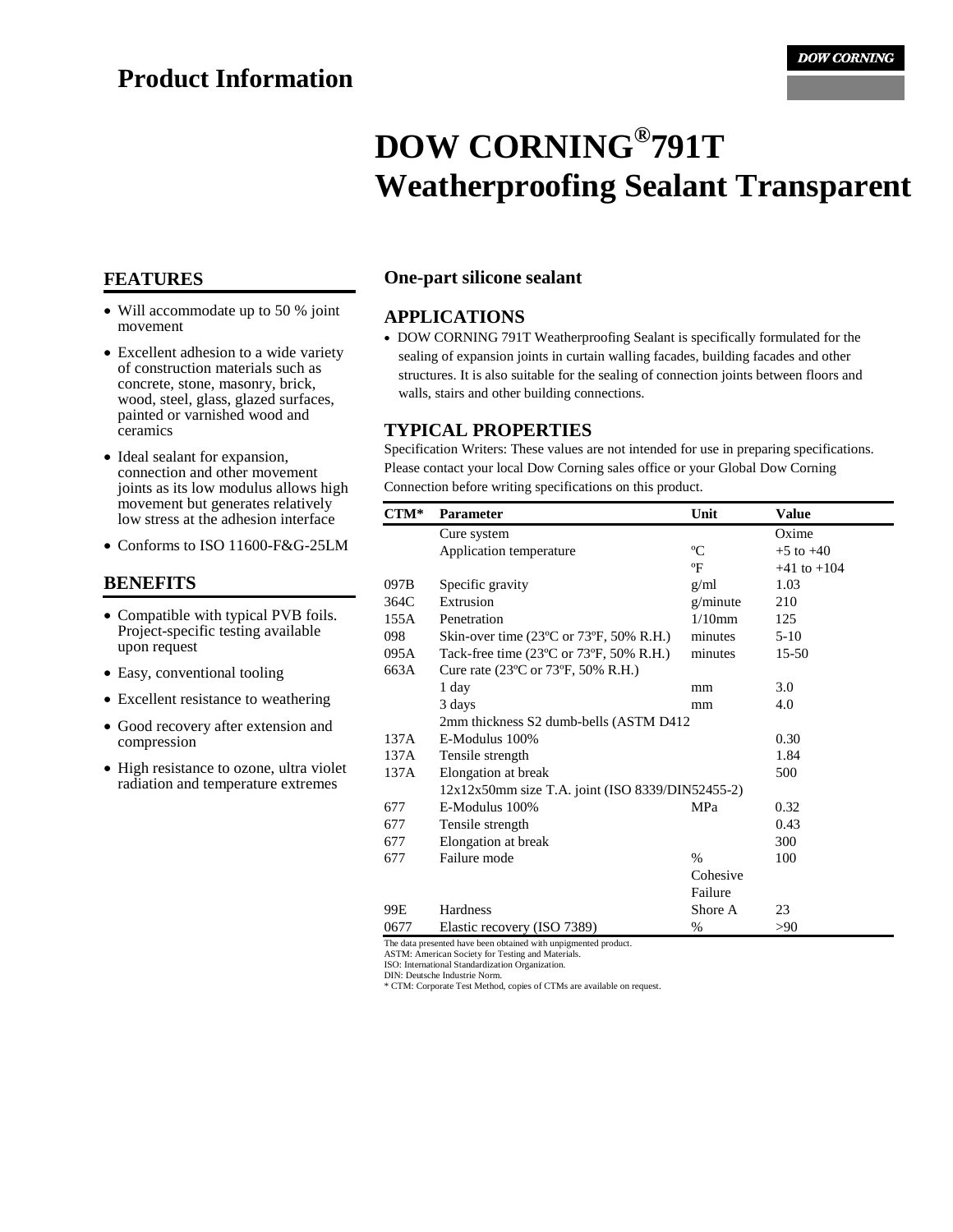# **DESCRIPTION**

DOW CORNING 791T Silicone Sealant is a premium, one-part, easy to use, neutral curing transparent silicone sealant. It has excellent weatherability and flexibility. This low modulus silicone sealant has outstanding primerless adhesion to a wide variety of non-porous & porous substrates. Performance related to mildew and fungus resistance has been tested in accordance with the ISO-norm 846.

### **TECHNICAL SPECIFICATIONS AND STANDARDS** ISO 1160-F+G-25LM

ISO 846

# **HOW TO USE**

Please refer to Dow Corning Building Envelope Weatherproofing manual available on www.dowcorning.com for detailed information on application guidelines and joint design.

#### **Surface preparation**

Surfaces must be clean, dry and free from grease, dust and frost. Non-porous surfaces such as aluminum, glass, etc., should be cleaned with a suitable solvent for the substrate such as DOW CORNING® R40, isopropanol, etc. Porous surfaces such as concrete, brick, mortar, etc., should be mechanically cleaned using a steel brush, sanding disk, etc.

When using any solvent, always provide adequate ventilation. Avoid heat, sparks and open flames. Always observe and follow all precautions listed on solvent container labels.

DOW CORNING 791T Sealant should not be applied to surfaces below 5ºC  $(41^{\circ}F)$  or above  $40^{\circ}C$  (104 $^{\circ}F$ ) as the adhesion of the sealant to the surface may be affected.

#### **Masking**

It is recommended that the areas adjacent to the sealant joint are masked with an appropriate tape to prevent contamination of the substrate and to ensure a neat sealant line. Masking tape should be removed immediately after tooling and before the sealant starts to form a skin.

#### **Priming**

Dow Corning Primer P is required for porous substrates. Consult Dow Corning Technical Services and / or Dow Corning Primer Guide.

#### **Back-up materials**

Closed cell polyethylene backer rods are recommended as a joint back up material.

#### **Tooling**

The applied sealant should be tooled within 5 to 10 minutes of application to ensure good contact between the sealant and the substrate. Tooling of the sealant also gives a smooth professional finish.

# **TECHNICAL SERVICES**

Consult Dow Corning's Technical Services departments for further advice on specific applications:

European Technical Information Center Rheingaustraße 34, 65201 Wiesbaden, Germany E-mail : eutech.info@dowcorning.com Tel.: INT +49 (0)611 - 23 7778 (UK) Tel.: INT +49 (0)611 - 23 7779 (DE) Tel.: INT +49 (0)611 - 23 7773 (FR) Fax: INT +49 (0)611 - 237 601

Dow Corning Europe S.A. Construction Technical Service Parc Industriel zone C Rue Jules Bordet B-7180 Seneffe - Belgium Tel.: INT +32 (0)64 88 80 00 Fax: INT +32-(0)2-706 50 59

# **HANDLING PRECAUTIONS**

Product safety information required for safe use is not included. Before handling, read product and safety data sheets and container labels for safe use, physical and health hazard information. The material safety data sheet is available on the Dow Corning website at www.dowcorning.com. You can also obtain a copy from your local Dow Corning sales representative or Distributor or by calling your local Dow Corning Global Connection.

# **USABLE LIFE AND STORAGE**

When stored in cool, dry conditions below 30ºC (86ºF) in the original unopened containers, DOW CORNING 791T Silicone Sealant has a usable life of 18 months from the date of production.

# **PACKAGING**

DOW CORNING 791T Silicone Sealant is available in 310ml cartridges (12 per box).

# **LIMITATIONS**

DOW CORNING 791T Sealant should not be used against substrates that bleed oils, plasticizers or solvents. It is not recommended for use against certain plastics, generally of the flexible, plasticized type.

In situations where bleeding or staining is a risk, it is recommended that you use DOW CORNING® 756 SMS Building Sealant.

Dow Corning 791T Sealant has been generally tested for compatibility with some typical PVB foils. However, project-specific testing is strongly recommended with contact materials before any use.

For specific advice consult your local Dow Corning Technical Services Department.

This product is neither tested nor represented as suitable for medical or pharmaceutical uses.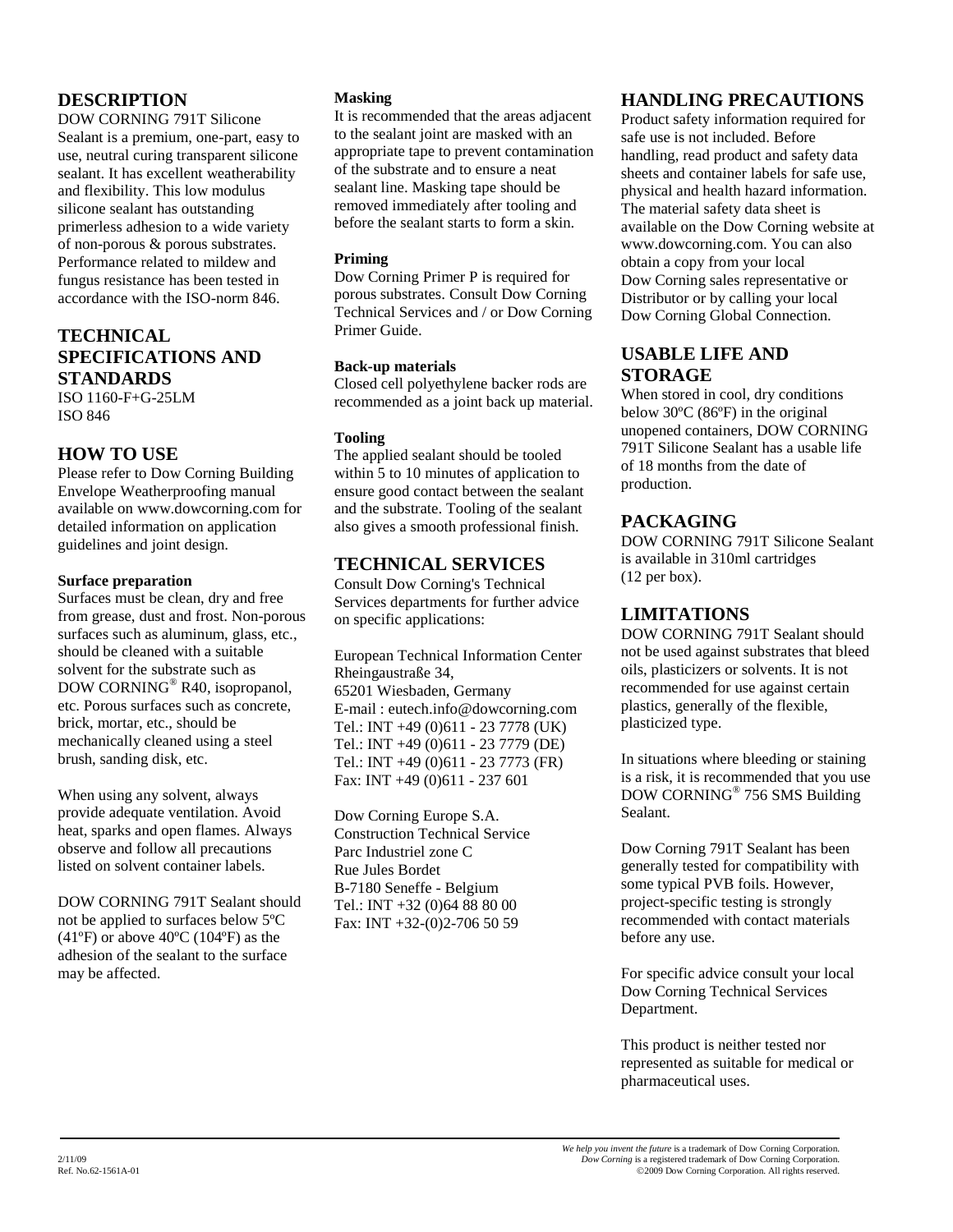# **HEALTH AND ENVIRONMENTAL INFORMATION**

To support Customers in their product safety needs, Dow Corning has an extensive Product Stewardship organization and a team of Product Safety and Regulatory Compliance (PS&RC) specialists available in each area.

For further information, please see our website, www.dowcorning.com or consult your local Dow Corning representative.

# **LIMITED WARRANTY INFORMATION - PLEASE READ CAREFULLY**

The information contained herein is offered in good faith and is believed to be accurate. However, because conditions and methods of use of our products are beyond our control, this information should not be used in substitution for customer's tests to ensure that Dow Corning's products are safe, effective, and fully satisfactory for the intended end use. Suggestions of use shall not be taken as inducements to infringe any patent.

Dow Corning's sole warranty is that the product will meet the Dow Corning sales specifications in effect at the time of shipment.

Your exclusive remedy for breach of such warranty is limited to refund of purchase price or replacement of any product shown to be other than as warranted.

#### **DOW CORNING SPECIFICALLY DISCLAIMS ANY OTHER EXPRESS OR IMPLIED WARRANTY OF FITNESS FOR A PARTICULAR PURPOSE OR MERCHANTABILITY.**

**DOW CORNING DISCLAIMS LIABILITY FOR ANY INCIDENTAL OR CONSEQUENTIAL DAMAGES.**

**We help you invent the future.**" **www.dowcorning.com**